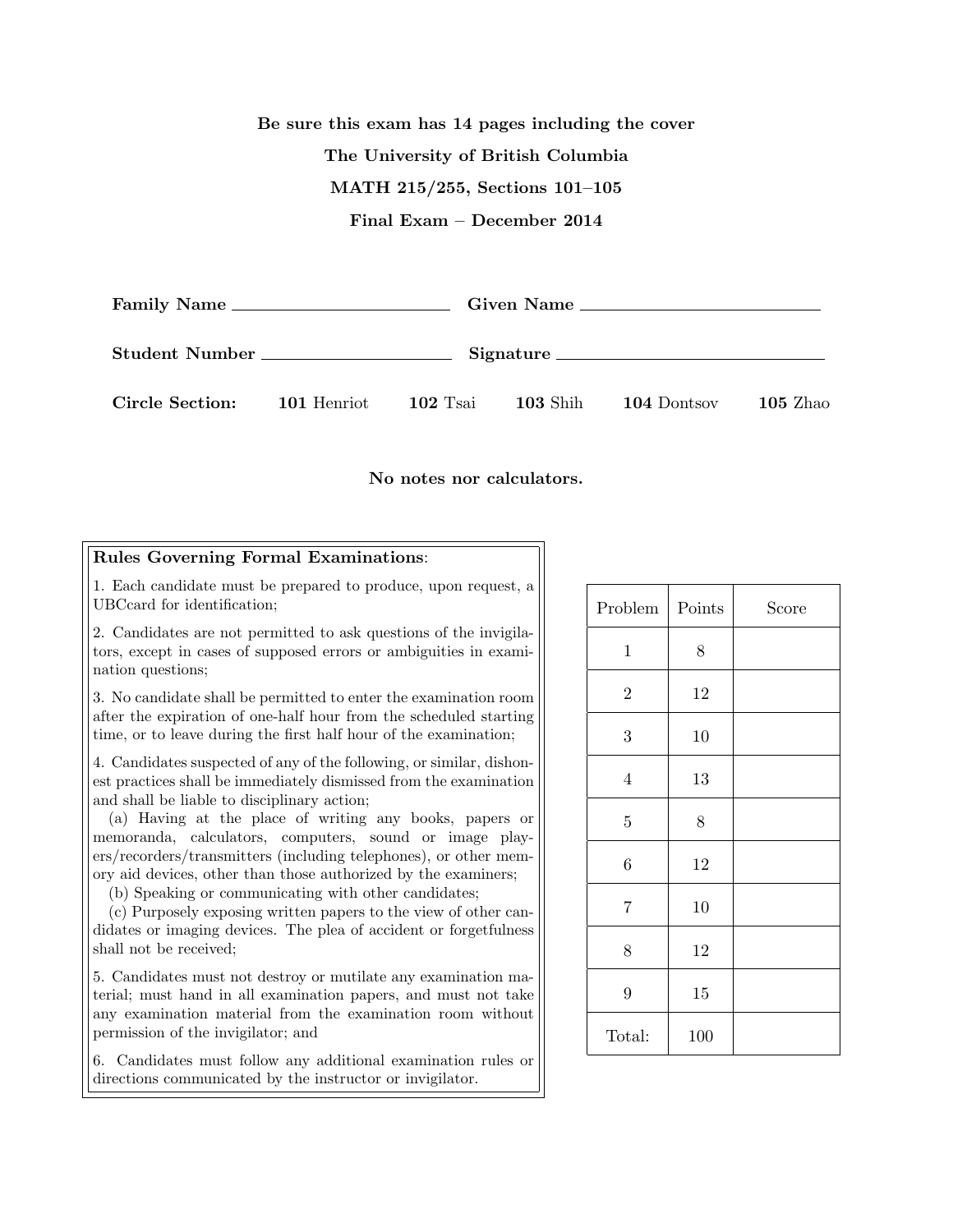1. Solve the initial value problem

$$
(3xy + y2) + (x2 + xy)y' = 0, \quad y(1) = 2.
$$

(3 points) (a) Verify that  $\mu(x) = x$  is an integrating factor, that is,  $x(3xy + y^2)dx + x(x^2 + xy)dy = 0$  is exact.

(5 points) (b) Solve the initial value problem.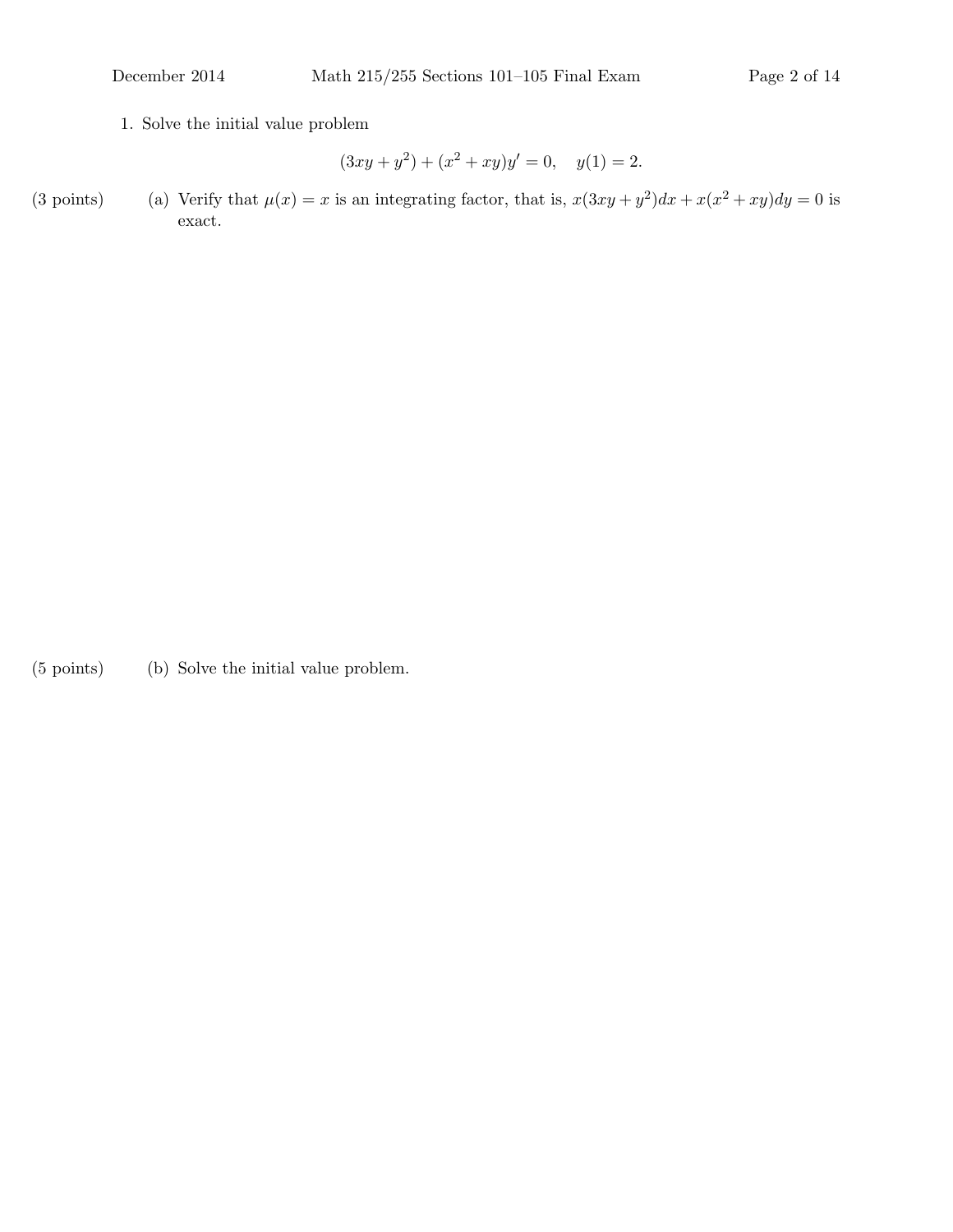2. A second order chemical reaction can be modeled by the equation

$$
\frac{dy}{dx} = \alpha(y - p)(y - q),
$$

where  $\alpha$ , p and q are constants

(4 points) (a) Assume that  $\alpha > 0$  and  $p > q > 0$ . Find equilibrium points and classify stabilities of these equilibrium points.

(4 points) (b) Assume that  $\alpha = 1$ ,  $p = 0$ ,  $q = 1$  and  $y(0) = -1$ , solve the initial value problem and determine the limiting value of  $y(x)$  as  $x \to \infty$ .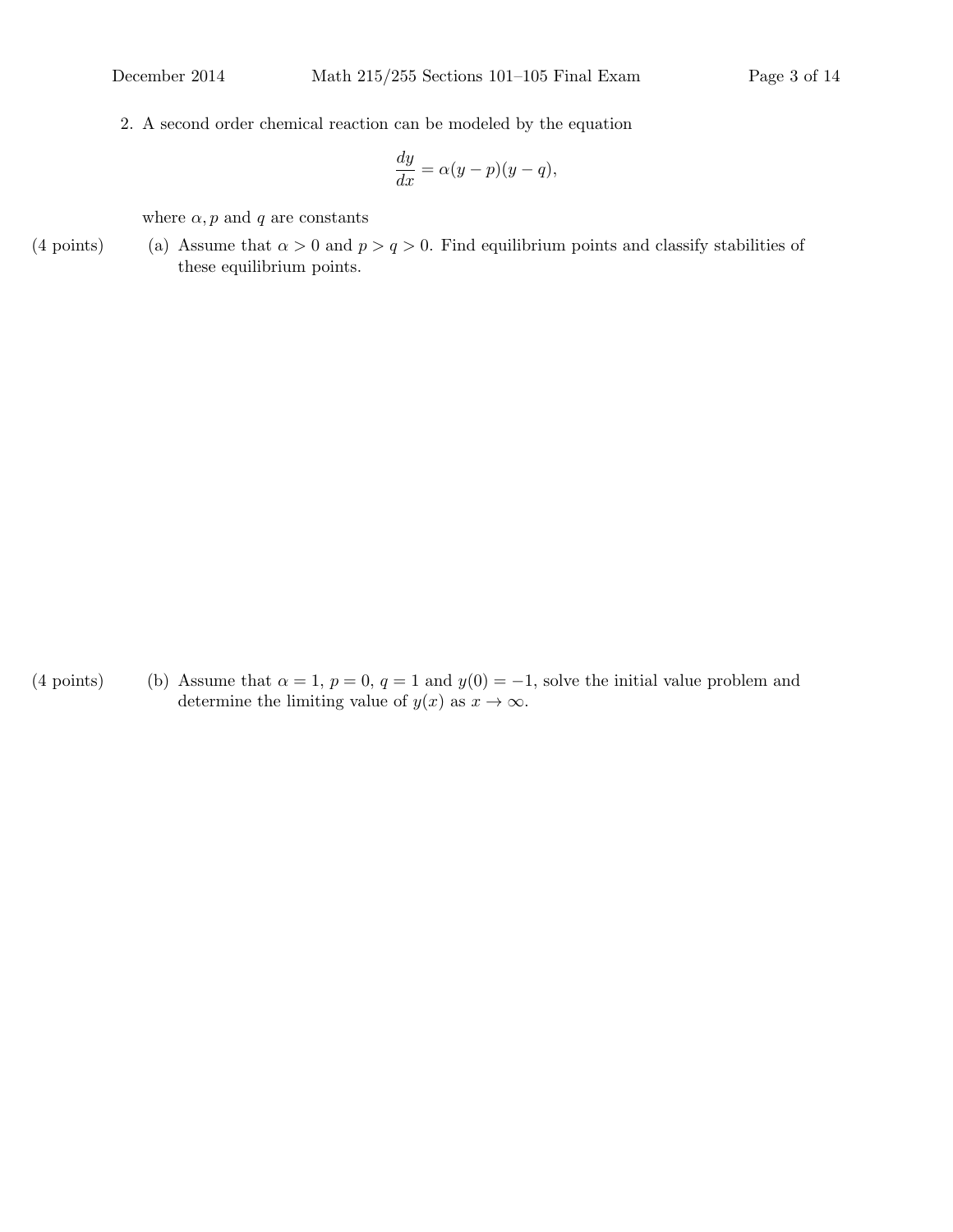- 
- (4 points) (c) Assume that  $\alpha = 1$ ,  $p = q = 0$  and  $y(0) = 1$ . Use Euler's method to approximate  $y(2)$ with the step size  $h = 1$ .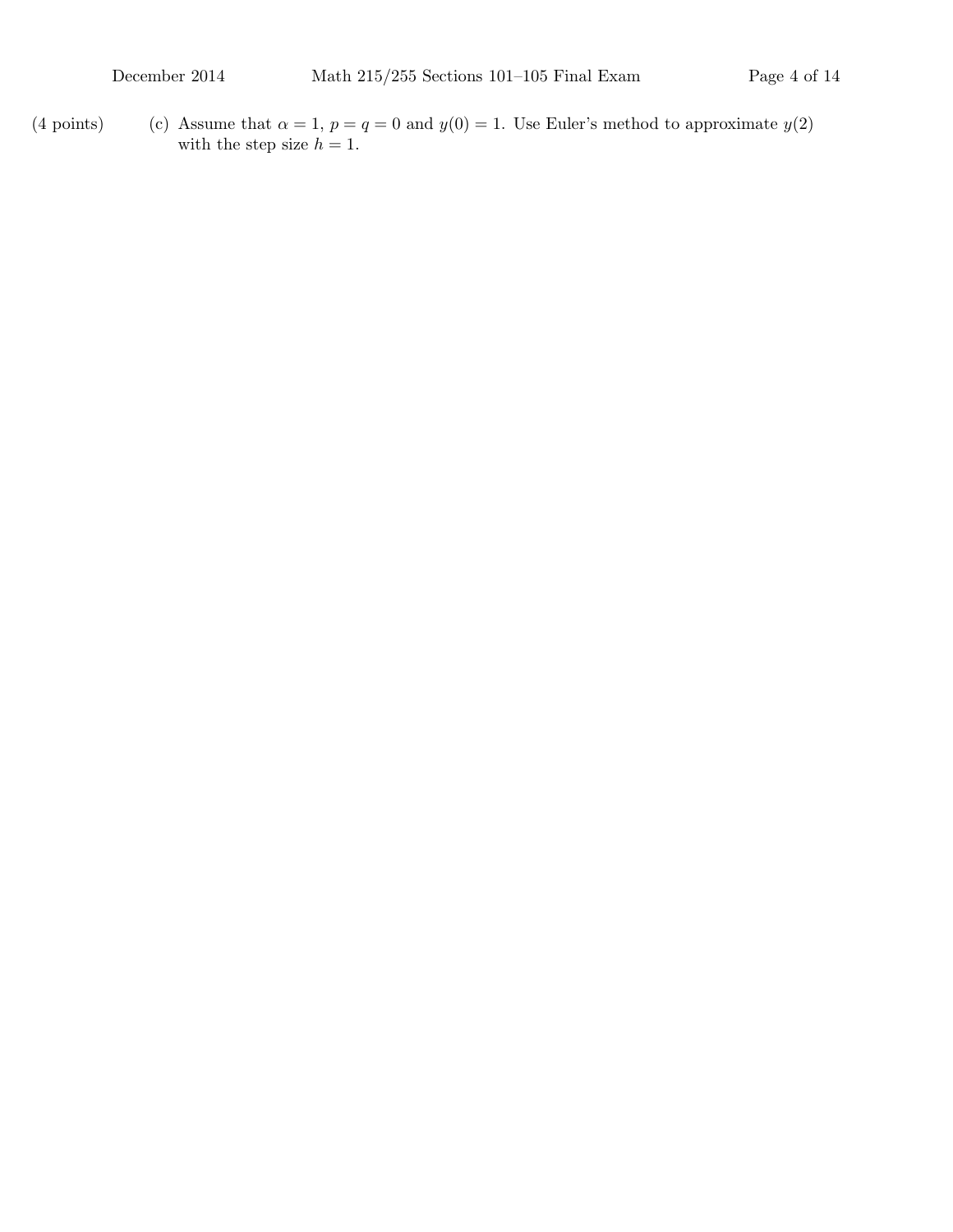(5 points) 3. (a) Solve  $y'' + 4y' + 13y = 0$ ,  $y(0) = 2$ ,  $y'(0) = 5$ .

 $(5 \text{ points})$  (b) Find a particular solution of

$$
y'' + 3y' = e^{-3t}
$$

using either the method of undetermined coefficients, or the method of variation of parameters.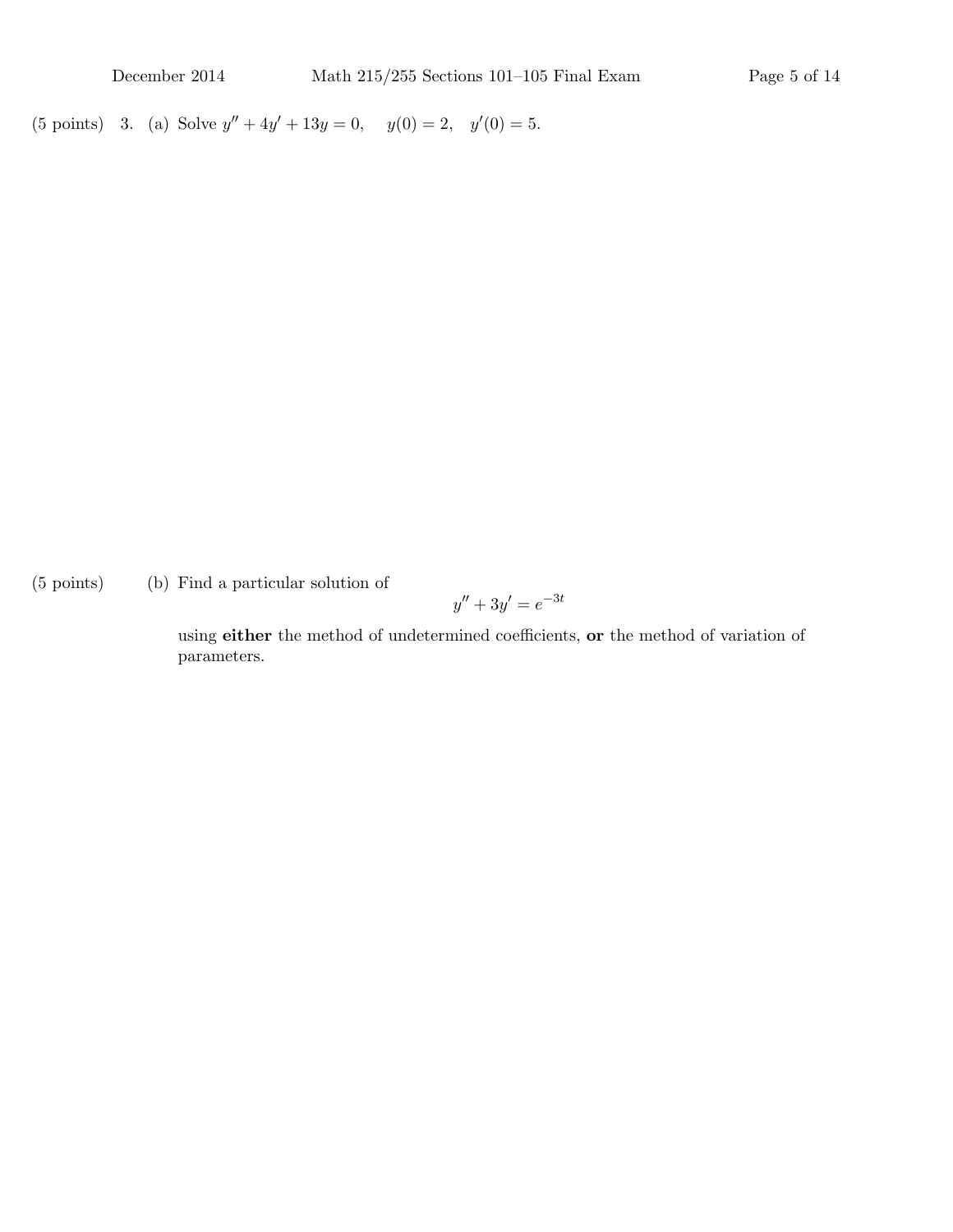4. Consider a vibrating system described by the initial value problem

 $u'' + cu' + 4u = \cos 2t, \qquad u(0) = 0, \quad u'(0) = 2.$ 

where  $c > 0$  is the damping coefficient.

(5 points) Find the steady periodic part of the solution (the part of the solution which remains as (a)  $t \to \infty$ ) of this problem, and find its amplitude. Do not find the transient part.

(2 points) (b) Let  $A(c)$  denote the maximum amplitude of the steady state solutions of the systems

 $u'' + cu' + 4u = \cos \omega t$ ,  $u(0) = 0$ ,  $u'(0) = 2$ 

among all possible  $\omega > 0$ . What happens to  $A(c)$  as  $c \to 0_+$ ? Explain why. *Hint.* You do not need to solve  $A(c)$  explicitly.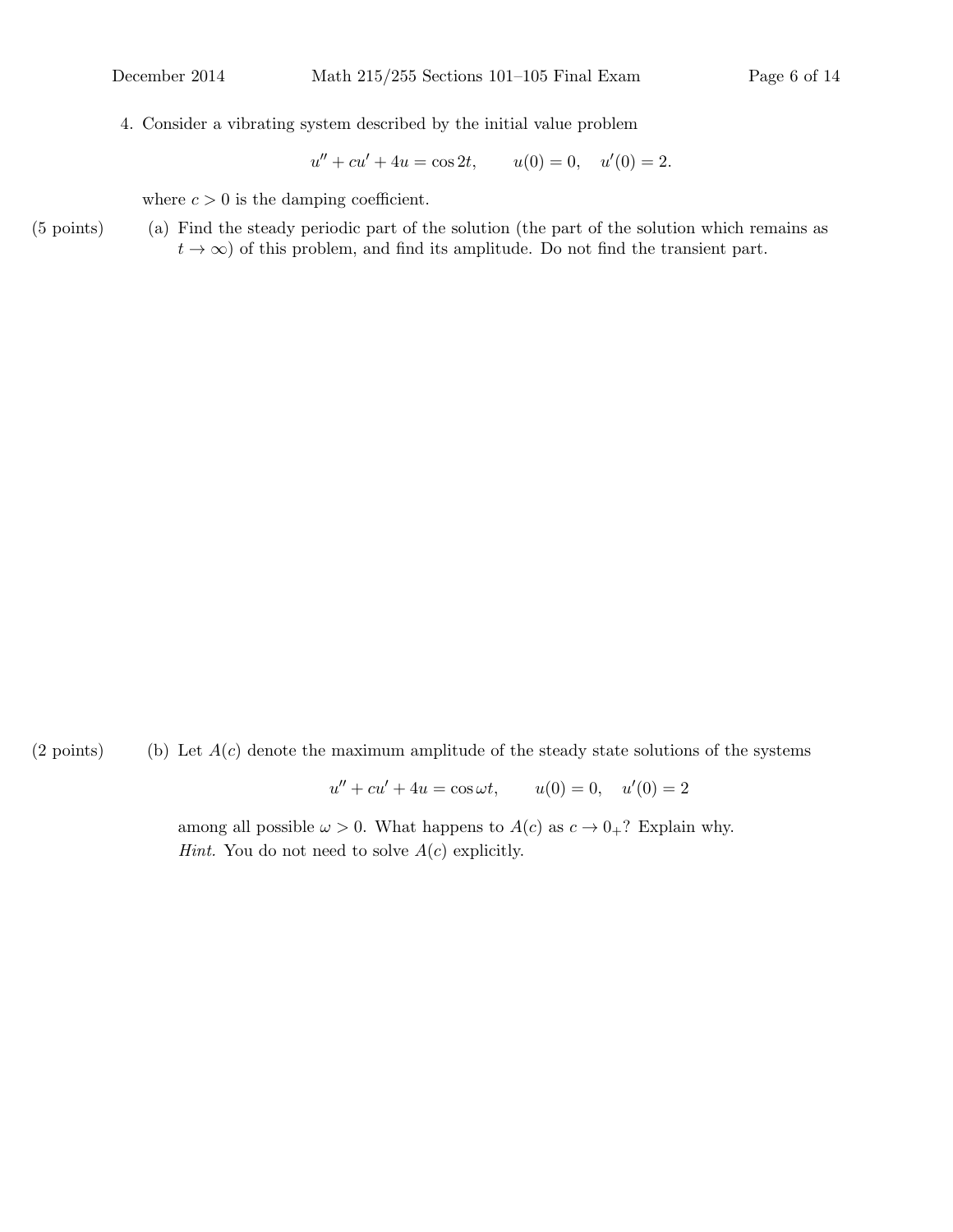$(6 \text{ points})$   $(c)$  Find a particular solution of

$$
y'' + y = \frac{1}{\cos t}, \quad -\frac{\pi}{2} < t < \frac{\pi}{2}.
$$

Hint:  $\int \tan t \, dt = -\ln |\cos t|, \quad \int \cot t \, dt = \ln |\sin t|$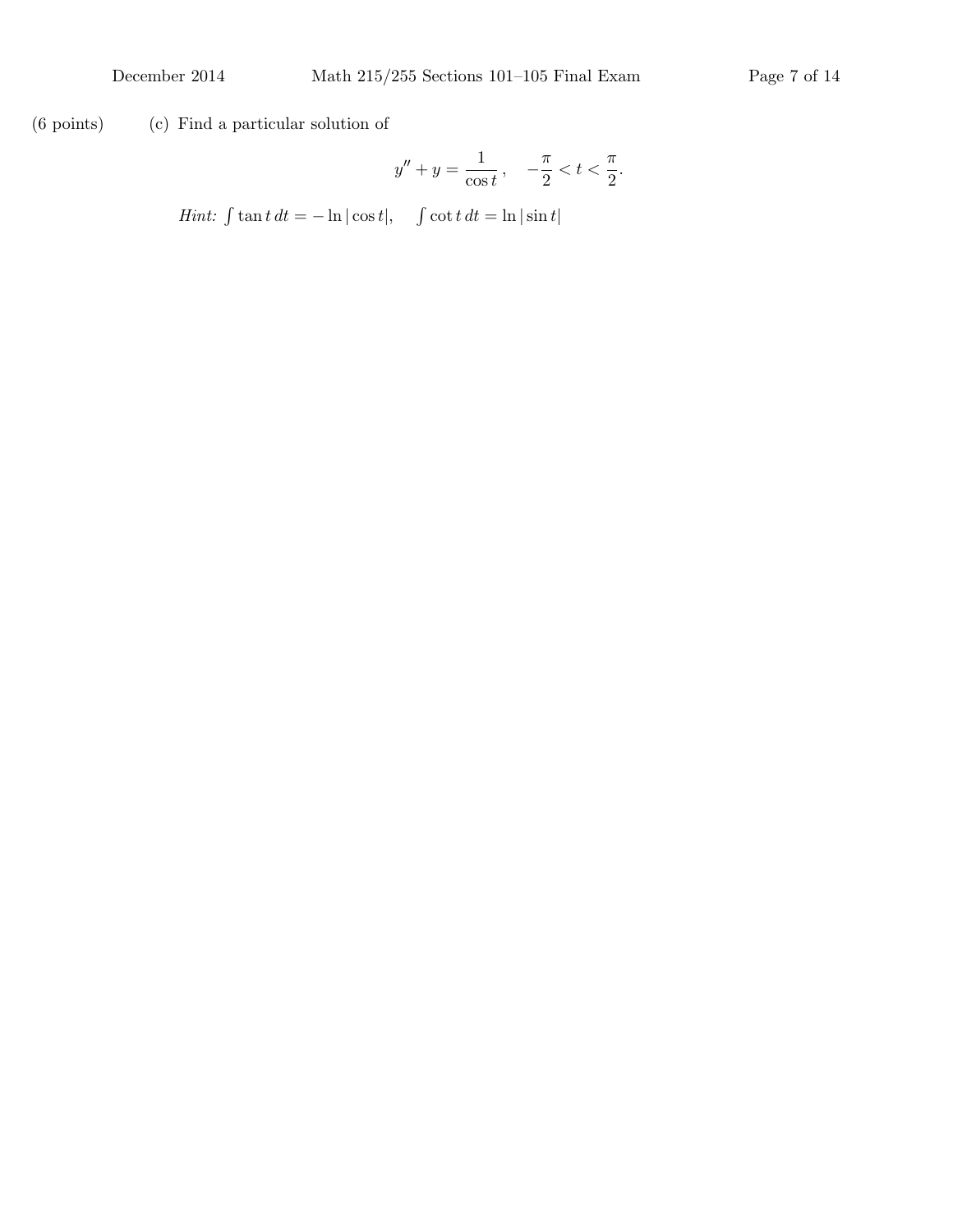(8 points) 5. Use the Laplace transform to solve the system  $x''(t) + 2x'(t) + 2x(t) = 2$  with initial conditions  $x(0) = 0, x'(0) = 0.$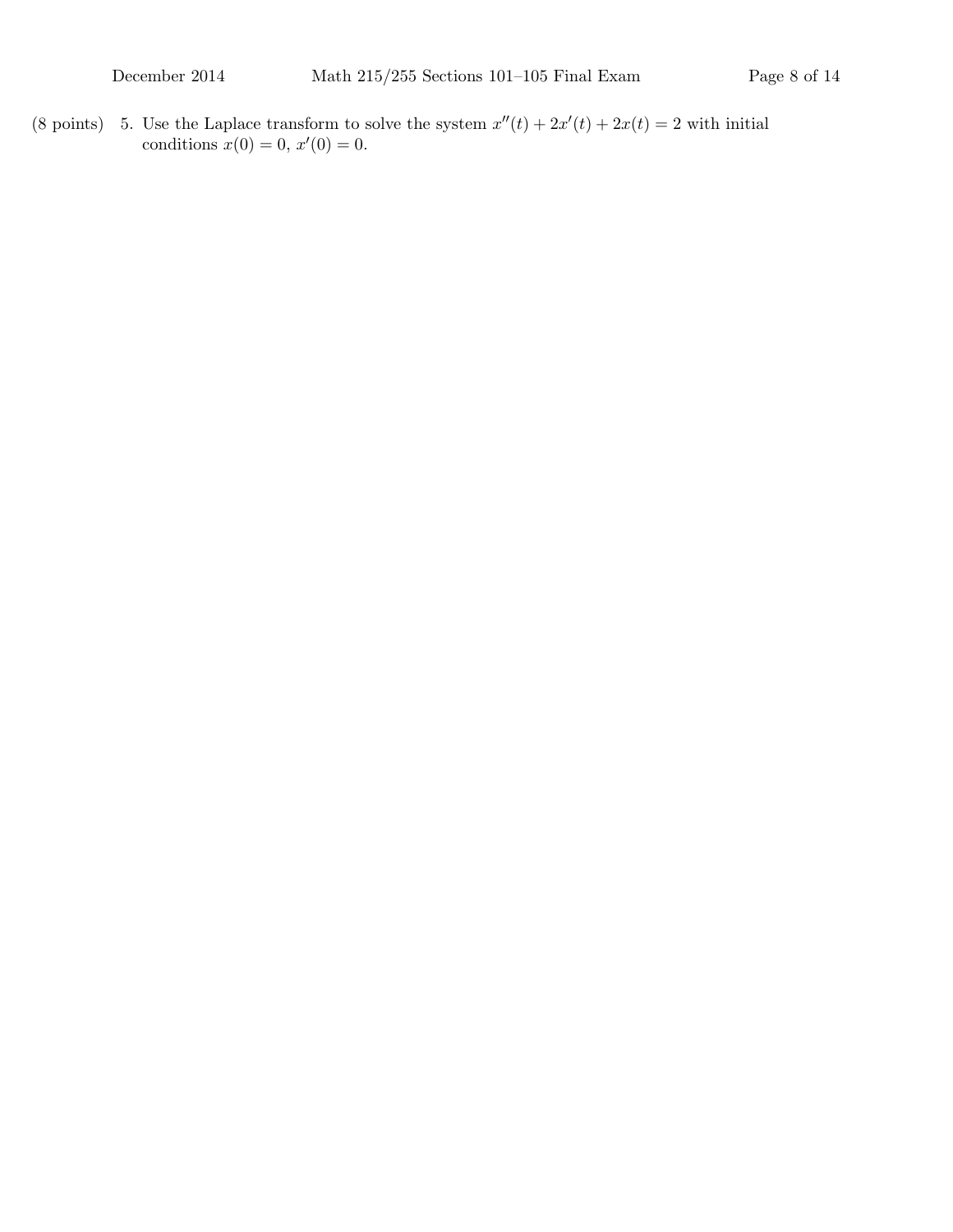(6 points) 6. (a) Solve the system  $x''(t) + 4x(t) = \delta(t-2)$  with initial conditions  $x(0) = 0$  and  $x'(0) = 0$ .

 $(6 \text{ points})$  (b) Find the Laplace transform of

$$
f(t) = \begin{cases} 1 & \text{if } t < 1 \\ t & \text{if } 1 \le t < 2 \\ 0 & \text{if } t \ge 2. \end{cases}
$$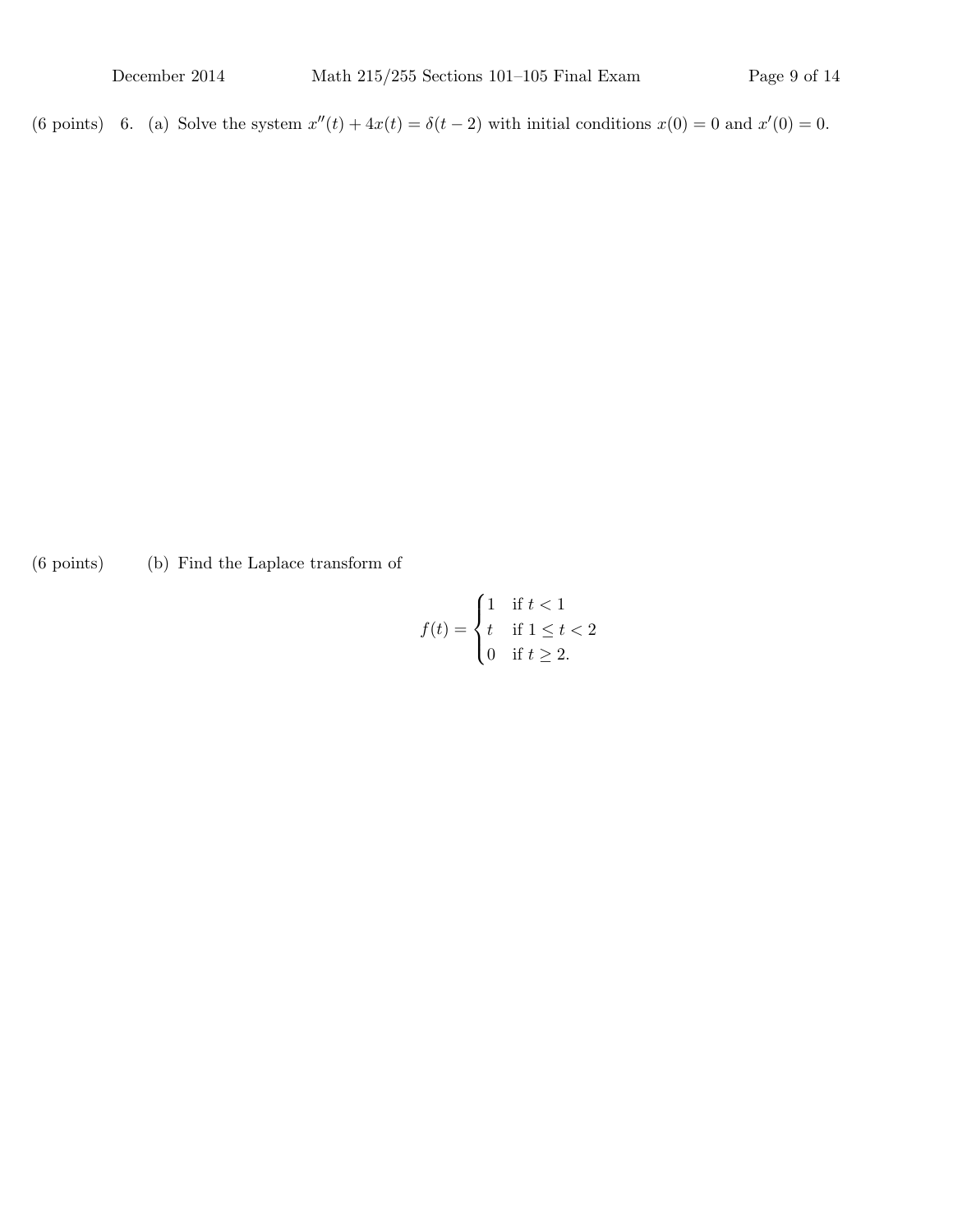$(7 \text{ points})$  7. (a) Find general solution of

$$
\frac{d\mathbf{x}}{dt} = A\mathbf{x}, \quad A = \begin{bmatrix} p & 4 \\ -1 & p \end{bmatrix},
$$

assuming that  $p$  is real.

(3 points) Describe the behaviour of the system (do not draw phase portrait) for all possible real (b) values of p.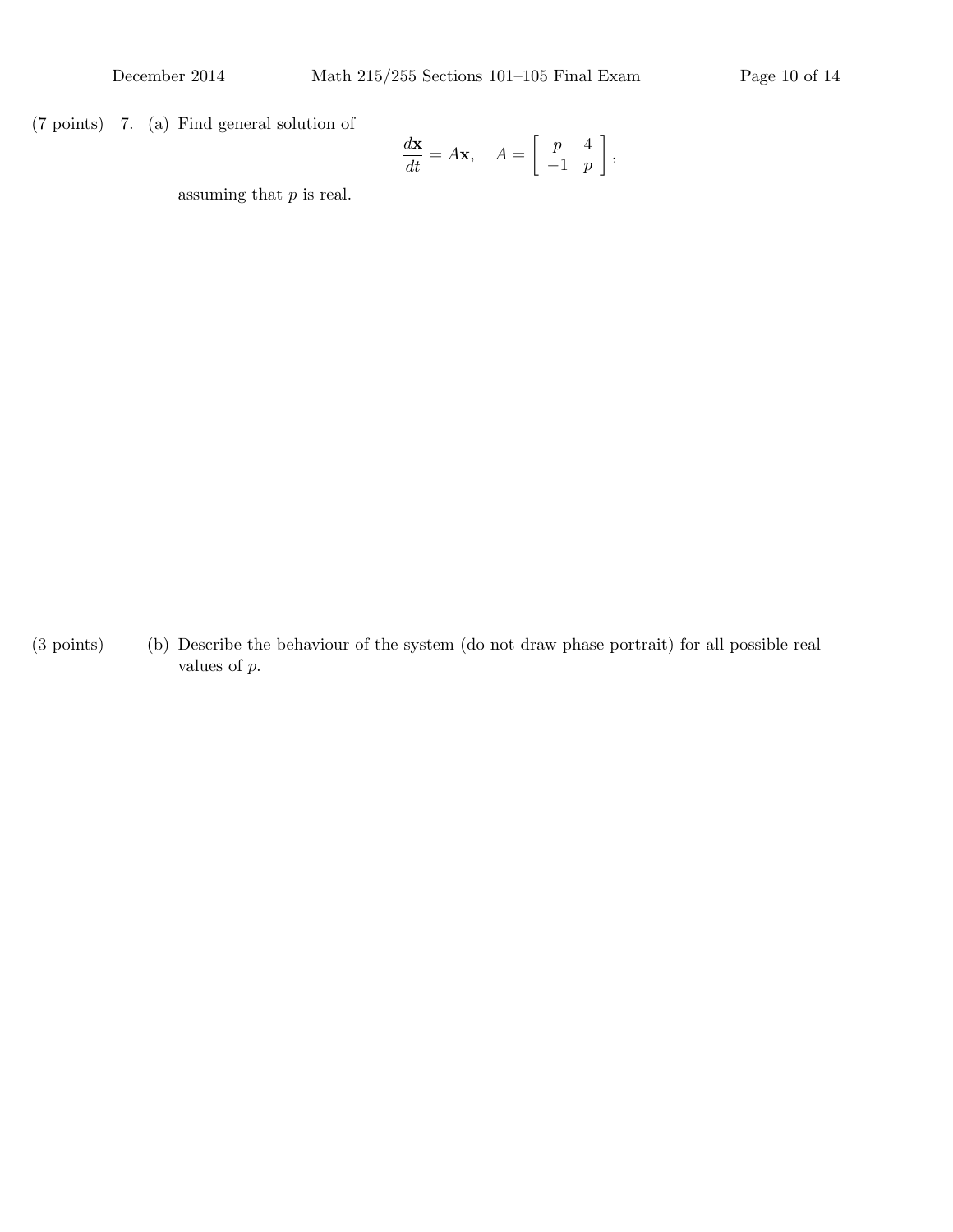$(12 \text{ points})$  8. Solve

$$
\frac{d\mathbf{x}}{dt} = A\mathbf{x} - \begin{bmatrix} 0 \\ 3t + 2 \end{bmatrix}, \quad \mathbf{x}(0) = \begin{bmatrix} 0 \\ 1 \end{bmatrix}, \quad A = \begin{bmatrix} 0 & 1 \\ 3 & 2 \end{bmatrix}.
$$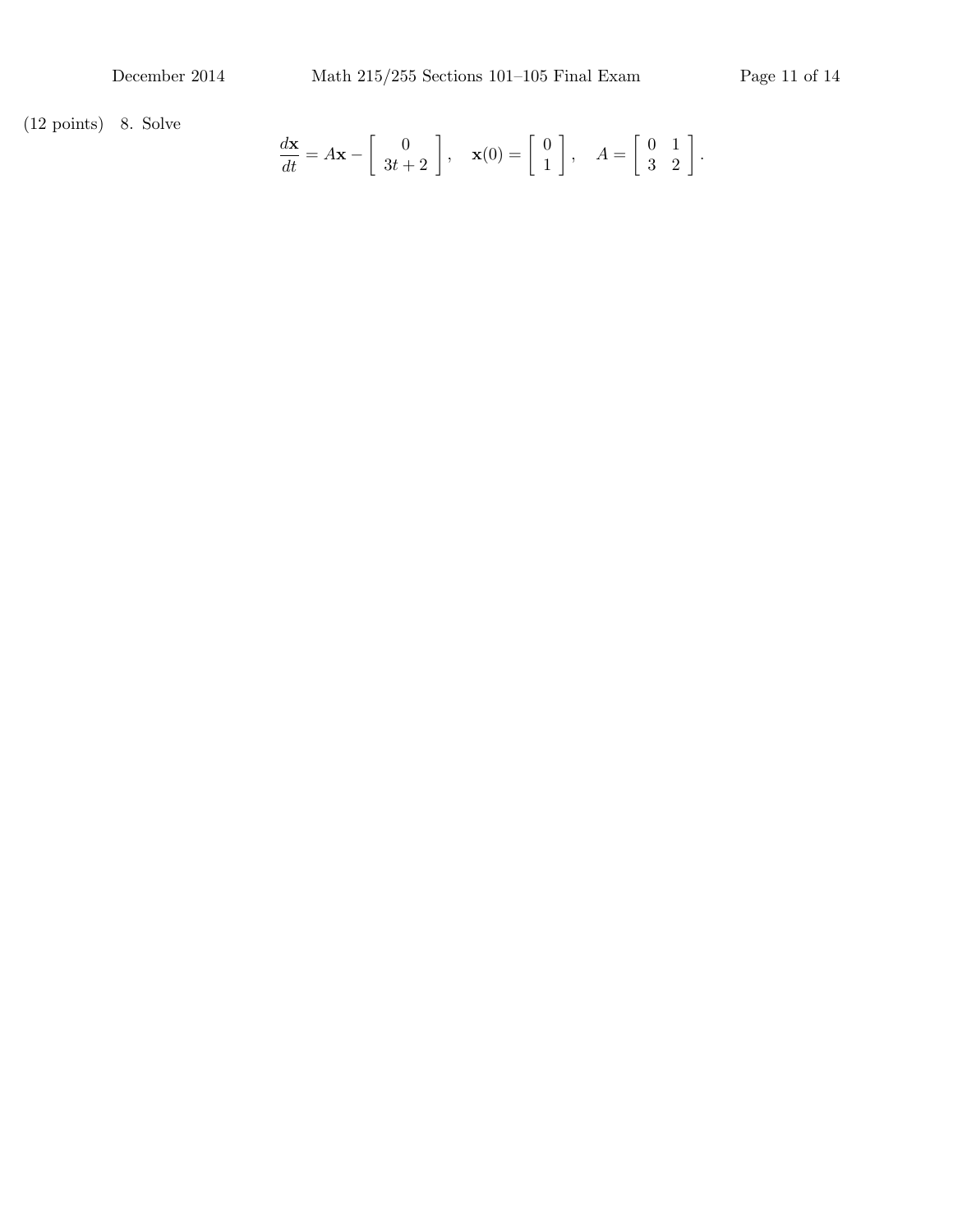9. Consider the nonlinear system

$$
\frac{dx}{dt} = x^2 - \frac{y^2}{2} + 1, \qquad \frac{dy}{dt} = -4x - 2y.
$$
 (1)

 $(5 \text{ points})$  (a) Find the equilibria (critical points) for the system  $(1)$ .

 $(6 \text{ points})$  (b) Find the Jacobian (partial derivative) matrix for the system  $(1)$ , compute the linearized system at each equilibrium, and compute the eigenvalues for each of the coefficient matrices.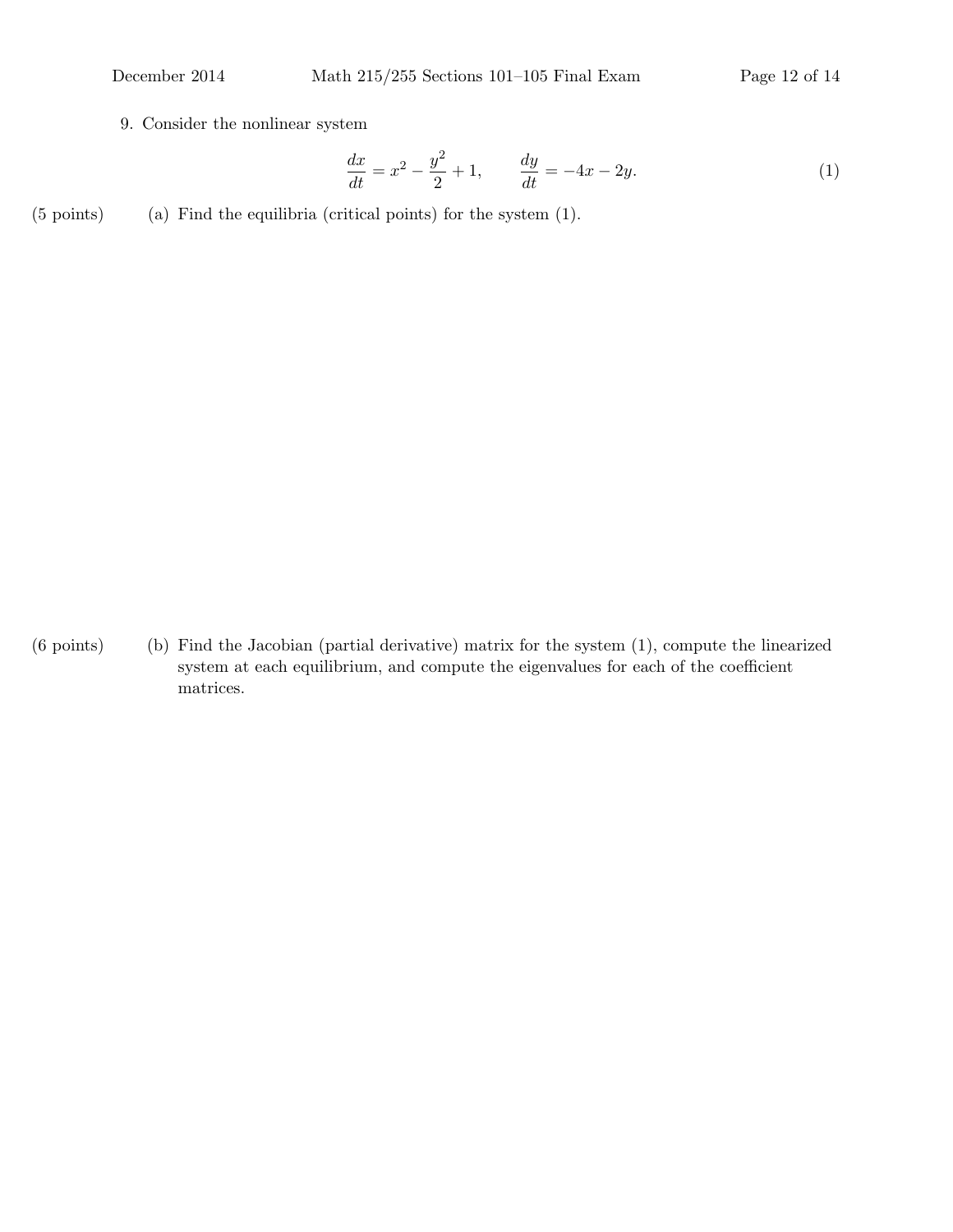(4 points) (c) Identify the equilibrium of (1) at which the linearized system (not system  $(1)$ ) has a center. Classify the other equilibrium and indicate whether it is (asymptotically) stable or unstable in system (1).